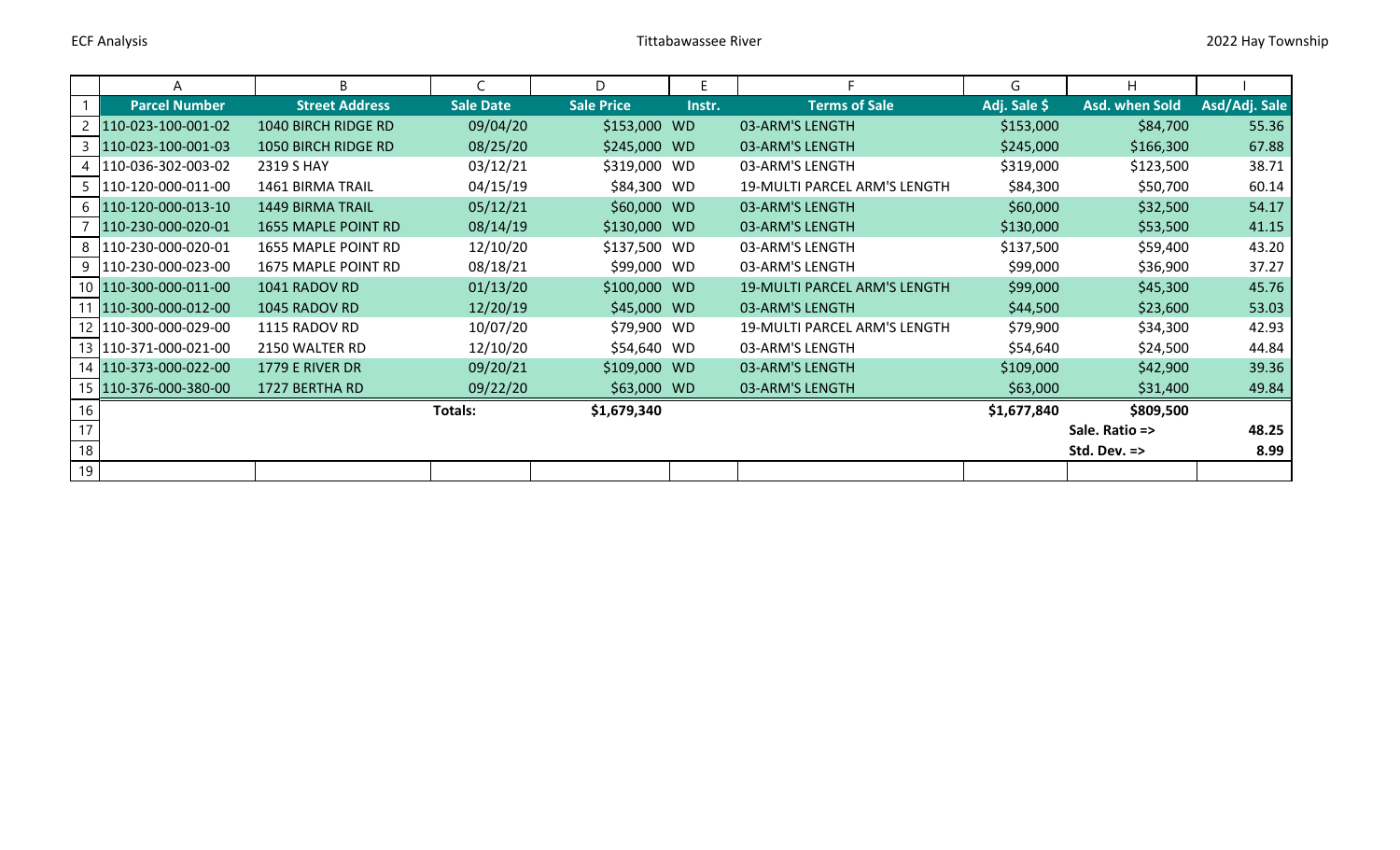|                 |                | K           |                       | M                | N.            | O                 | <b>D</b>                   | Q           | R                                | S                     |                   |
|-----------------|----------------|-------------|-----------------------|------------------|---------------|-------------------|----------------------------|-------------|----------------------------------|-----------------------|-------------------|
|                 | Cur. Appraisal | Land + Yard | <b>Bldg. Residual</b> | Cost Man. \$     | <b>E.C.F.</b> | <b>Floor Area</b> | $$$ /Sq.Ft.                |             | <b>ECF Area Dev. by Mean (%)</b> | <b>Building Style</b> | <b>Land Value</b> |
| 2               | \$154,458      | \$55,894    | \$97,106              | \$140,205        | 0.693         | 1,296             | \$74.93                    | 4300        |                                  | 0.3516 1+ STORY       | \$43,960          |
| 3               | \$281,202      | \$53,760    | \$191,240             | \$323,531        | 0.591         | 2,852             | \$67.05                    | 4300        |                                  | 10.5014 1+ STORY      | \$45,196          |
|                 | \$274,925      | \$43,376    | \$275,624             | \$329,373        | 0.837         | 1,650             | \$167.04                   | 4300        | 14.0698 RANCH                    |                       | \$43,376          |
|                 | \$99,260       | \$38,800    | \$45,500              | \$86,003         | 0.529         | 1,176             | \$38.69                    | 4300        |                                  | 16.7065 1+ STORY      | \$37,800          |
| 6               | \$64,950       | \$40,080    | \$19,920              | \$35,377         | 0.563         | 1,178             | \$16.91                    | 4300        | 13.3038 RANCH                    |                       | \$38,080          |
|                 | \$130,162      | \$18,121    | \$111,879             | \$159,376        | 0.702         | 1,518             | \$73.70                    | 4300        |                                  | 0.5867 1+ STORY       | \$14,940          |
| 8               | \$130,162      | \$18,121    | \$119,379             | \$159,376        | 0.749         | 1,518             | \$78.64                    | 4300        |                                  | 5.2925 1+ STORY       | \$14,940          |
| 9               | \$77,491       | \$18,501    | \$80,499              | \$83,912         | 0.959         | 816               | \$98.65                    | 4300        | 26.3212 RANCH                    |                       | \$13,500          |
| 10 <sup>°</sup> | \$101,614      | \$28,103    | \$70,897              | \$106,140        | 0.668         | 852               | \$83.21                    | 4300        |                                  | 2.8160 1+ STORY       | \$20,408          |
| 11              | \$47,015       | \$17,080    | \$27,420              | \$42,582         | 0.644         | 656               | \$41.80                    | 4300        |                                  | 5.2180 1+ STORY       | \$17,080          |
| 12              | \$79,669       | \$21,131    | \$58,769              | \$83,269         | 0.706         | 856               | \$68.66                    | 4300        | 0.9657                           | RANCH                 | \$20,380          |
| 13              | \$52,125       | \$14,500    | \$40,140              | \$53,521         | 0.750         | 792               | \$50.68                    | 4300        |                                  | 5.3874 1+ STORY       | \$14,000          |
| 14              | \$97,201       | \$17,800    | \$91,200              | \$112,946        | 0.807         | 795               | \$114.72                   | 4300        |                                  | 11.1349 1+ STORY      | \$16,200          |
| 15              | \$72,563       | \$29,328    | \$33,672              | \$61,501         | 0.548         | 924               | \$36.44                    | 4300        |                                  | 14.8611 1+ STORY      | \$19,880          |
| 16              | \$1,662,797    |             | \$1,263,245           | \$1,777,109      |               |                   | \$72.22                    |             | 1.4726                           |                       |                   |
| 17              |                |             |                       | $E.C.F. =>$      | 0.711         |                   | <b>Std. Deviation=&gt;</b> | 0.120753143 |                                  |                       |                   |
| 18              |                |             |                       | Ave. E.C.F. =>   | 0.696         |                   | Ave. Variance=>            |             | 9.1083 Coefficient of Va         | 13.08447723           |                   |
| 19              |                |             |                       | <b>Used .696</b> |               |                   |                            |             |                                  |                       |                   |